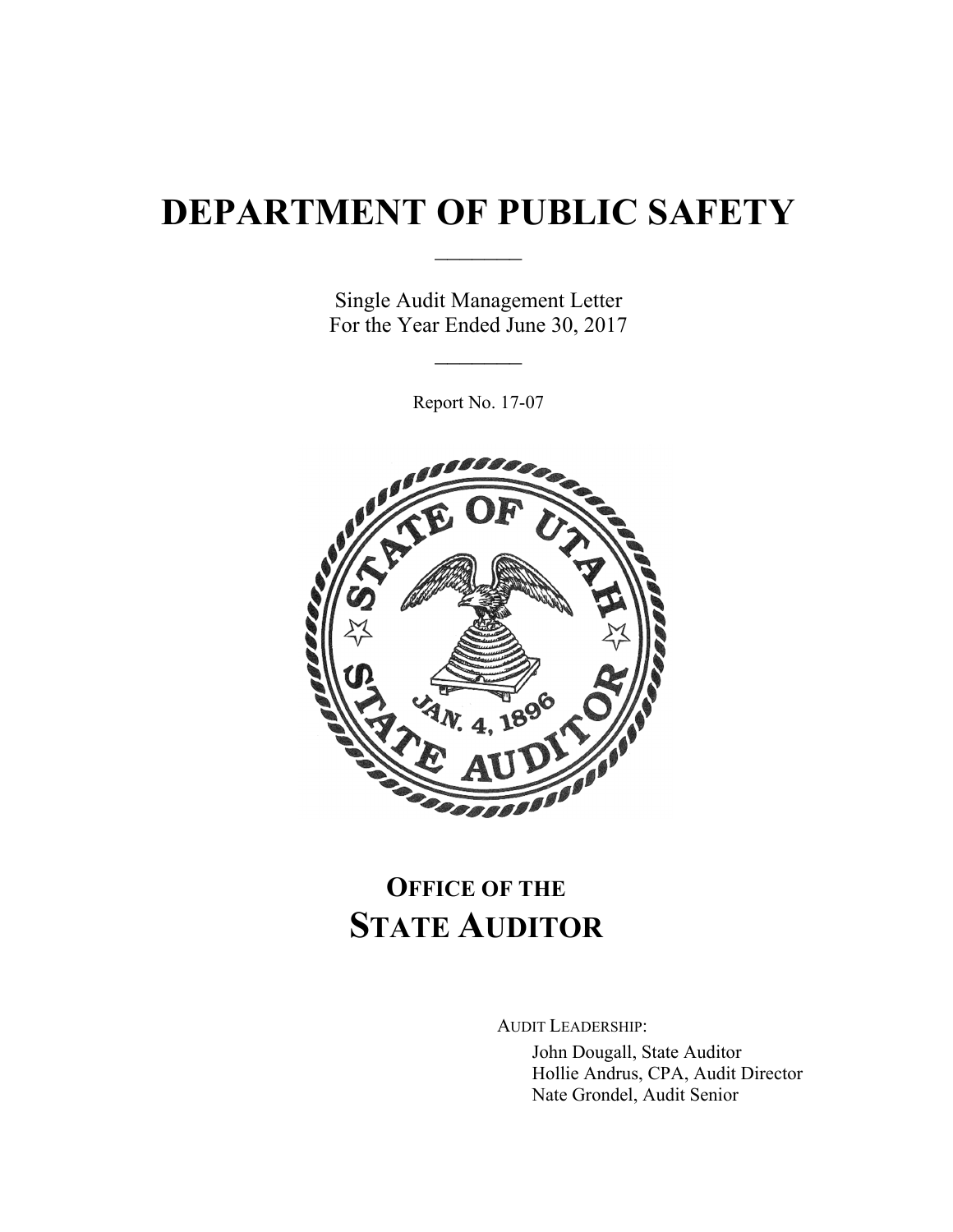## **DEPARTMENT OF PUBLIC SAFETY**

**Single Audit Management Letter**  FOR THE YEAR ENDED JUNE 30, 2017

#### TABLE OF CONTENTS

Page **Page** 

| <b>SINGLE AUDIT MANAGEMENT LETTER</b>                                                                                             |                                             |                        |  |
|-----------------------------------------------------------------------------------------------------------------------------------|---------------------------------------------|------------------------|--|
| <b>FINDINGS AND RECOMMENDATIONS:</b>                                                                                              | Federal Program                             | Type/<br>Applicability |  |
| Inadequate Monitoring of Subrecipient Single Audits                                                                               | <b>Emergency Mgmt</b><br>Performance Grants | $SD-f: RN-f$           |  |
| Errors in SF-425 Reports                                                                                                          | <b>Emergency Mgmt</b><br>Performance Grants | $SD-f$ ; RN- $f$       |  |
| <b>Finding Type:</b><br><b>SD</b><br>Significant Deficiency of Internal Control<br>Reportable Noncompliance or Illegal Acts<br>RN | <b>Applicable To:</b><br>Federal Program    |                        |  |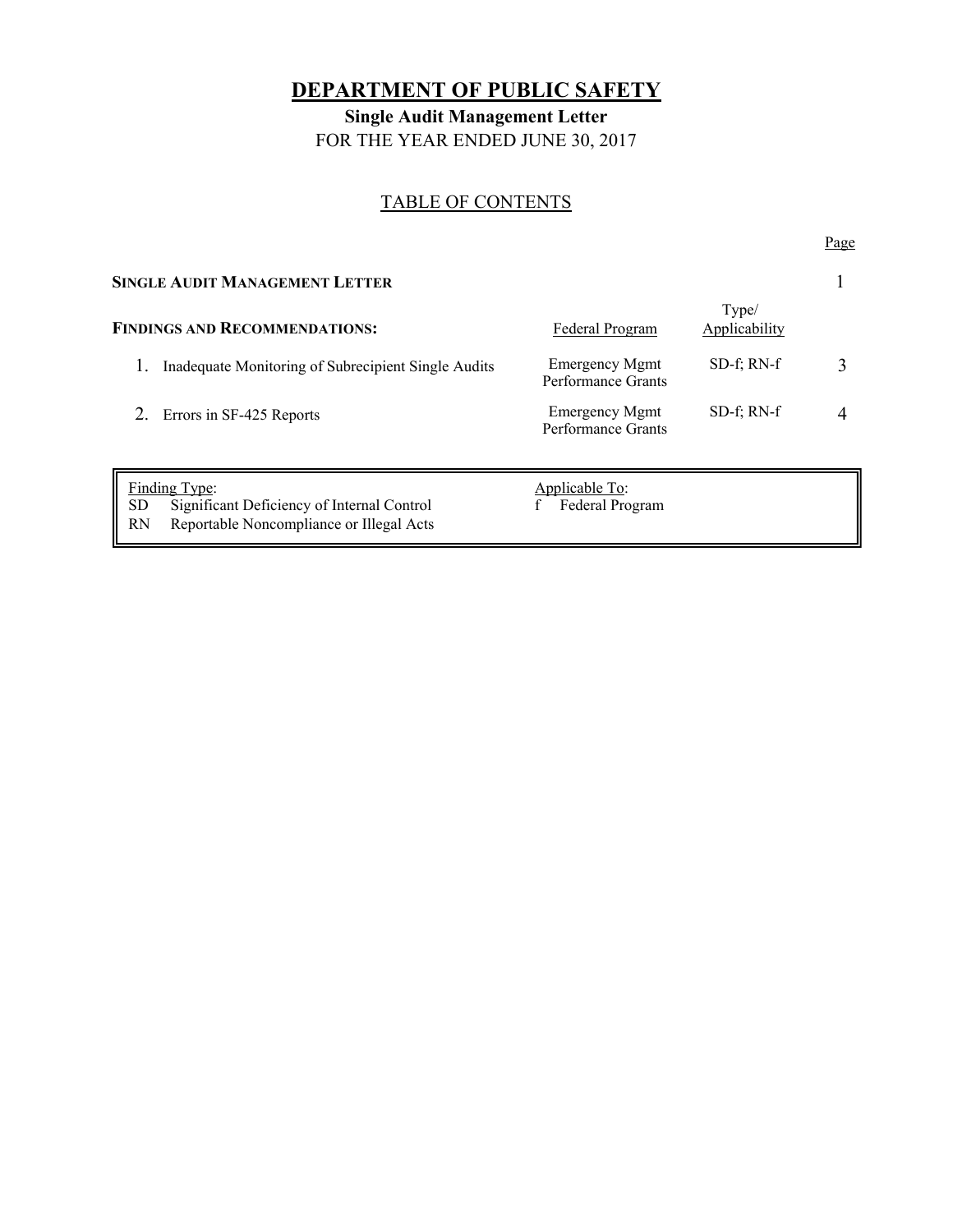

**OFFICE OF THE STATE AUDITOR**

#### **SINGLE AUDIT MANAGEMENT LETTER NO. 17-07**

November 16, 2017

Col. Keith D. Squires, Commissioner Department of Public Safety 4501 South 2700 West P.O. Box 141775 SLC, Utah 84114-1775

Dear Col. Squires:

This management letter is issued as a result of the Department of Public Safety's (Public Safety's) portion of the statewide federal compliance audit for the year ended June 30, 2017. Our final report on compliance and internal control over compliance issued to meet the reporting requirements of Title 2 U.S. *Code of Federal Regulations* (CFR) Part 200, *Uniform Administrative Requirements, Cost Principles, and Audit Requirements for Federal Awards* (Uniform Guidance) is issued under separate cover. We tested the Emergency Management Performance Grants (CFDA #97.042) as a major program at Public Safety.

In planning and performing our statewide compliance audit of the program listed above, we considered Public Safety's compliance with the applicable types of compliance requirements as described in the *OMB Compliance Supplement* for the year ended June 30, 2017. We also considered Public Safety's internal control over compliance with the types of requirements described above that could have a direct and material effect on the major program tested in order to determine the auditing procedures that were appropriate in the circumstances for the purpose of expressing an opinion on compliance and to test and report on internal control over compliance in accordance with the Uniform Guidance, but not for the purpose of expressing an opinion on the effectiveness of internal control over compliance. Accordingly, we do not express an opinion on the effectiveness of Public Safety's internal control over compliance.

A *deficiency in internal control over compliance* exists when the design or operation of a control over compliance does not allow management or employees, in the normal course of performing their assigned functions, to prevent or to detect and correct on a timely basis noncompliance with a type of compliance requirement of a federal program. A *material weakness in internal control over compliance* is a deficiency, or a combination of deficiencies, in internal control over compliance, such that there is a reasonable possibility that material noncompliance with a type of compliance requirement of a federal program will not be prevented, or detected and corrected on a timely basis. A *significant deficiency in internal control over compliance* is a deficiency, or a combination of deficiencies, in internal control over compliance that is less severe than a material weakness, yet important enough to merit attention by those charged with governance.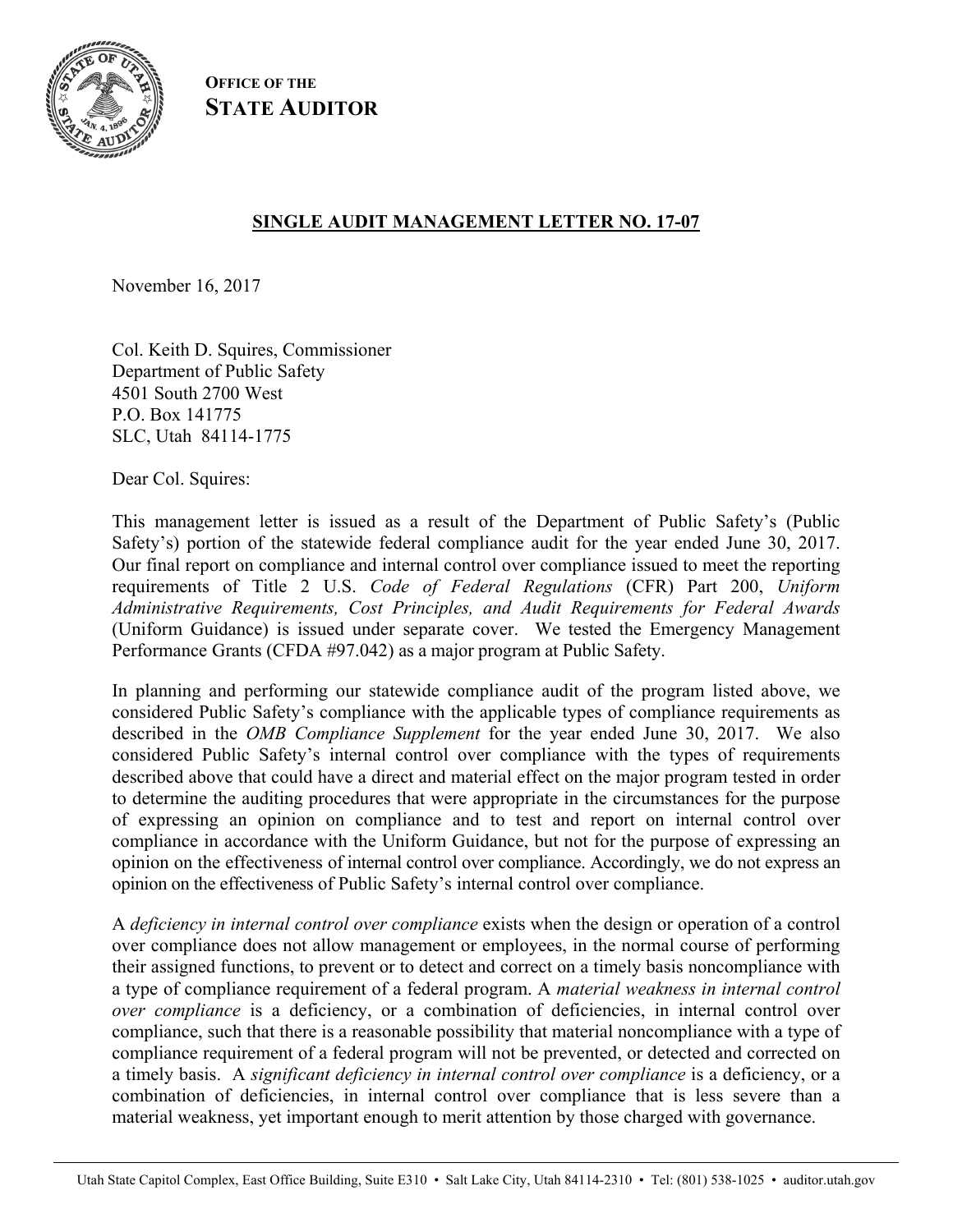Our consideration of internal control over compliance was for the limited purposes described in the second paragraph and was not designed to identify all deficiencies in internal control over compliance that might be material weaknesses or significant deficiencies and therefore, material weaknesses or significant deficiencies may exist that were not identified.

Given these limitations, we did not identify any deficiencies in Public Safety's internal control that we consider to be material weaknesses. However, we consider the deficiencies in internal control over compliance presented in the accompanying schedule of findings and recommendations as Findings 1 and 2 to be significant deficiencies.

Public Safety's written responses to and Corrective Action Plans for the findings identified in our audit were not subjected to the audit procedures applied in our audit and, accordingly, we express no opinion on them.

The purpose of this communication is solely to describe the scope of our testing of internal control over compliance and the results of that testing. Accordingly, this communication is not suitable for any other purpose.

We appreciate the courtesy and assistance extended to us by the personnel of Public Safety during the course of our audit, and we look forward to a continuing professional relationship. If you have any questions, please contact me.

Sincerely,

Hellie Andrus

Hollie Andrus, CPA Audit Director 801-808-0467 handrus@utah.gov

cc: Joseph Brown, Administrative Services Director, Department of Public Safety Kris Hamlet, Division Director, Division of Emergency Management Jona Whitesides, Bureau Chief, Preparedness Bureau, Division of Emergency Management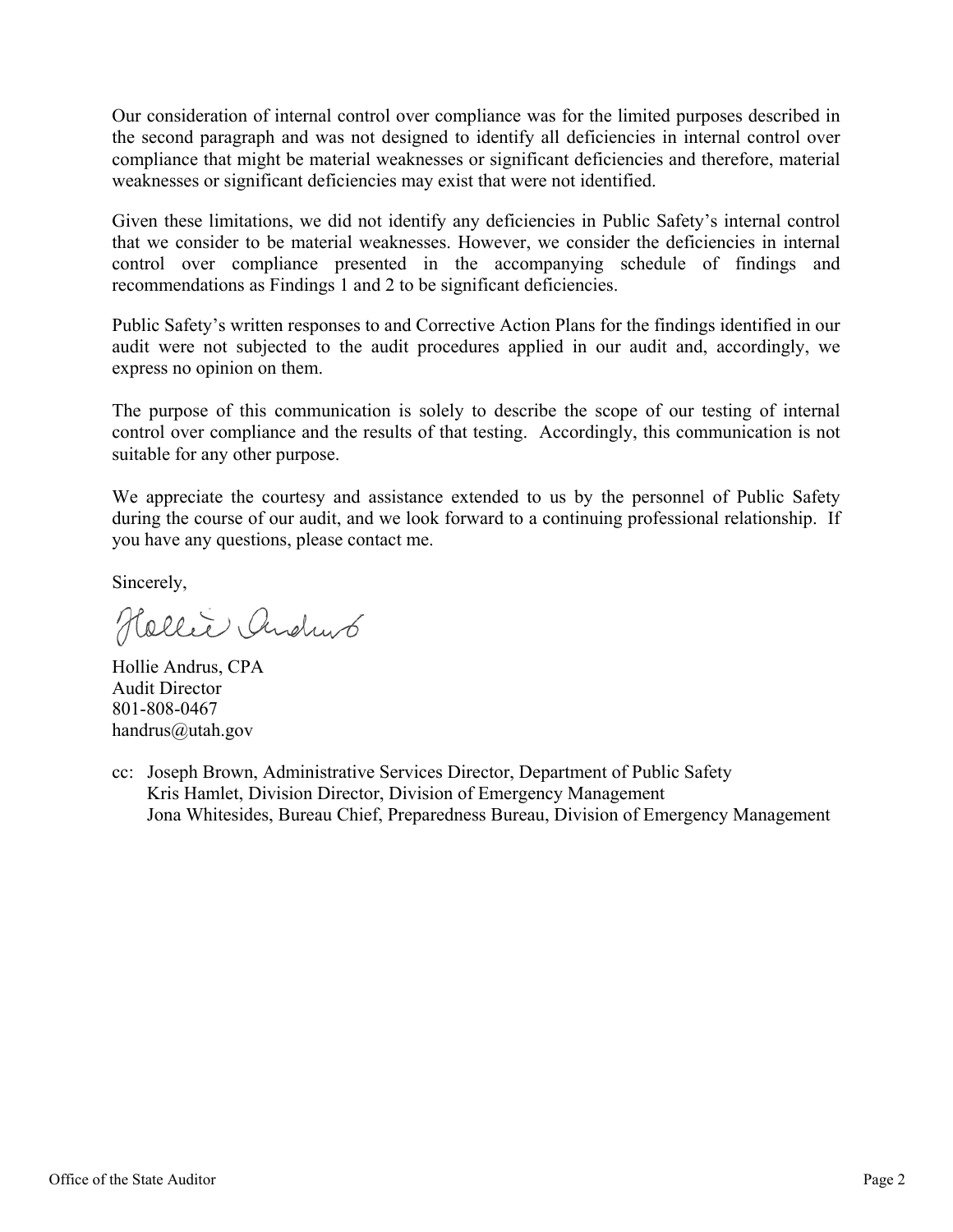### **FINDINGS AND RECOMMENDATIONS**

#### **1. INADEQUATE MONITORING OF SUBRECIPIENT SINGLE AUDITS**

Federal Agency: **Department of Homeland Security**  CFDA Number and Title: **97.042 Emergency Management Performance Grants (EMPG)**  Federal Award Numbers: **EMW-2015-EP-00006, EMD-2016-EP-00006, EMD-2017-EP-00007**  Questioned Costs: N/A Pass-through Entity: N/A Prior Year Single Audit Finding Number: **2016-027**

The Department of Public Safety's Division of Emergency Management (Emergency Management) does not have adequate internal controls to ensure that subrecipients of the Emergency Management Performance Grants (EMPG) program are complying with 2 CFR 200, subpart F – Audit Requirements.

We reviewed Emergency Management's fiscal year 2017 tracking spreadsheets used to monitor the subrecipient single audits and initially selected 5 of 49 subrecipients to verify Emergency Management properly monitored their single audit reports. We noted the following:

- The employee assigned to review the single audit reports reviewed the financial audit reports instead of the single audit reports for all EMPG subreciepients; and,
- One EMPG subrecipient that required a single audit was not listed on the tracking spreadsheets.

According to 2 CFR 200 §200.331 (d)-(h), Emergency Management must "verify that every subrecipient is audited as required. . . .", "follow-up and ensure that the subrecipient takes timely and appropriate action on all deficiencies. . . detected through audits, [etc.]", and "consider whether the results of [a] subrecipient's audits, [etc.] indicate conditions that necessitate adjustments to [its] own records." The employee performing the reviews was inexperienced and no oversight was provided to ensure the monitoring was performed correctly. Also, Emergency Management does not adequately review the tracking spreadsheets to verify all subrecipients are included. Inadequate subrecipient monitoring can result in inappropriate use of federal funds without detection and possible failure to collect questioned costs identified in audit reports.

#### **Recommendation:**

#### **We recommend Emergency Management:**

- **Train and supervise those employees assigned to review single audit reports; and,**
- **Establish internal controls to verify the tracking spreadsheets include all subrecipients.**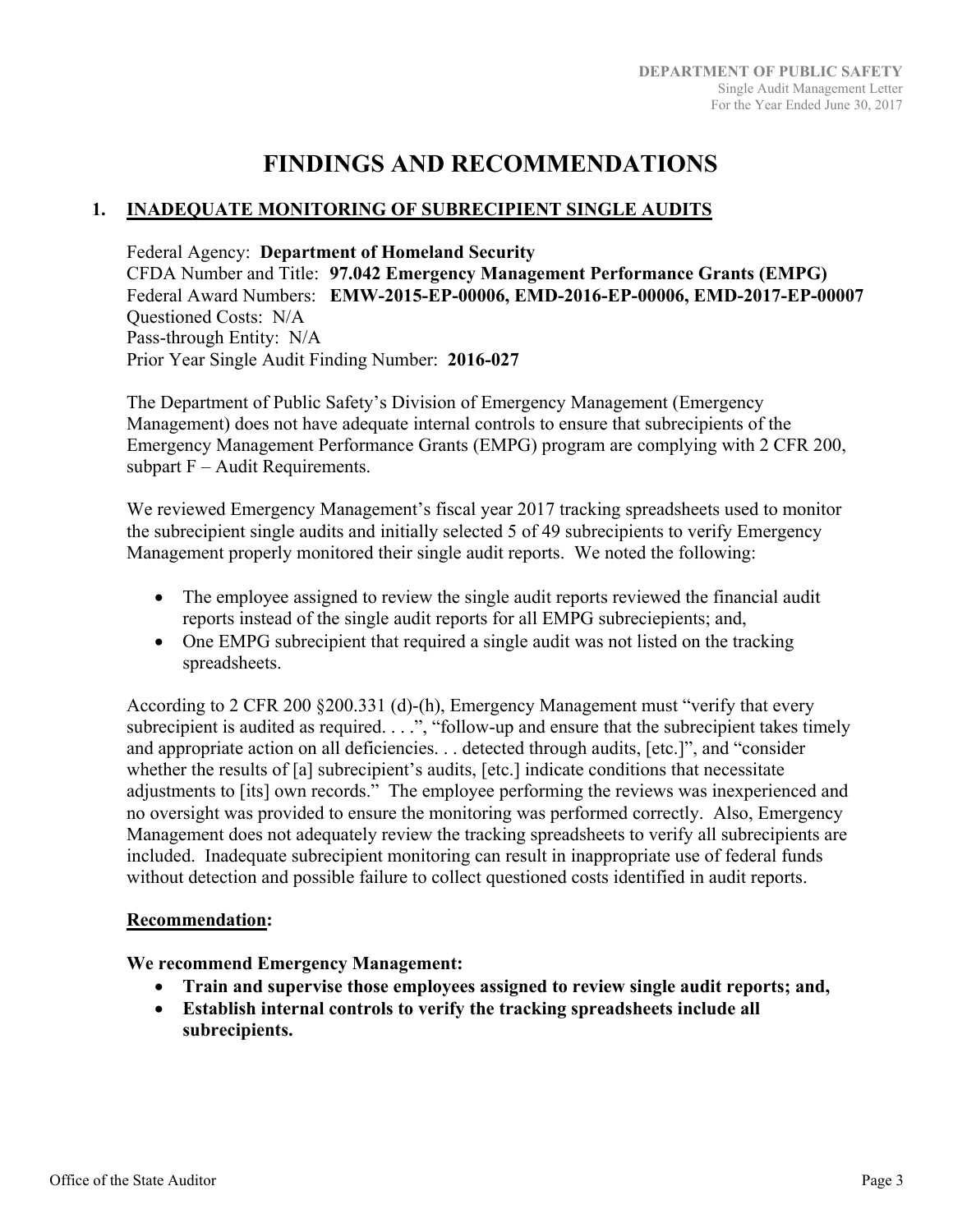#### *Public Safety's Response:*

*We agree with this finding and will continue to improve the progress made as we implement the necessary controls to meet the single audit monitoring requirements as outlined in 2 CFR 200, Subpart F.* 

#### *Corrective Action Plan:*

*Effective 9/27/2017, we have developed a new schedule and process for monitoring all subrecipients for single audits. The process involves checking all single audit reports of FY 2017 grant subrecipients and ensuring that all relevant jurisdictions are included on the list. This solution has already been implemented and the monitoring will be complete after all entities publish their respective single audit reports (if applicable).* 

*Contact Person: Matt Ferguson, Financial Manager, 801-538-3435 Anticipated Correction Date: March 30, 2018* 

#### **2. ERRORS IN SF-425 REPORTS**

Federal Agency: **Department of Homeland Security**  CFDA Number and Title: **97.042 Emergency Management Performance Grants (EMPG)**  Federal Award Numbers: **EMW-2015-EP-00006 and EMD-2016-EP-00006** Questioned Costs: \$0 Pass-through Entity: N/A Prior Year Single Audit Finding Number: N/A

We sampled three of the nine EMPG SF-425 financial reports prepared and submitted by Emergency Management during state fiscal year 2017. Two of the three reports sampled had line items that did not include all of the transactions from the accounting records as follows:

#### **Award # EMW-2015-EP-00006**

- a. Line 10.a was reported as \$4,528,408.20, but the accounting records showed \$4,629,716.98.
- b. Line 10.b was reported as \$4,528,408.20, but the accounting records showed \$4,591,248.70.
- c. Line 10.e was reported as \$4,528,408.20, but the accounting records showed \$4,591,248.70.
- d. Line 10.j was reported as \$4,528,408.20, but the accounting records showed \$5,058,116.71.

#### **Award # EMD-2016-EP-00006**

a. Line 10.b was reported as \$4,432,201.86, but the accounting records showed \$5,206,413.90.